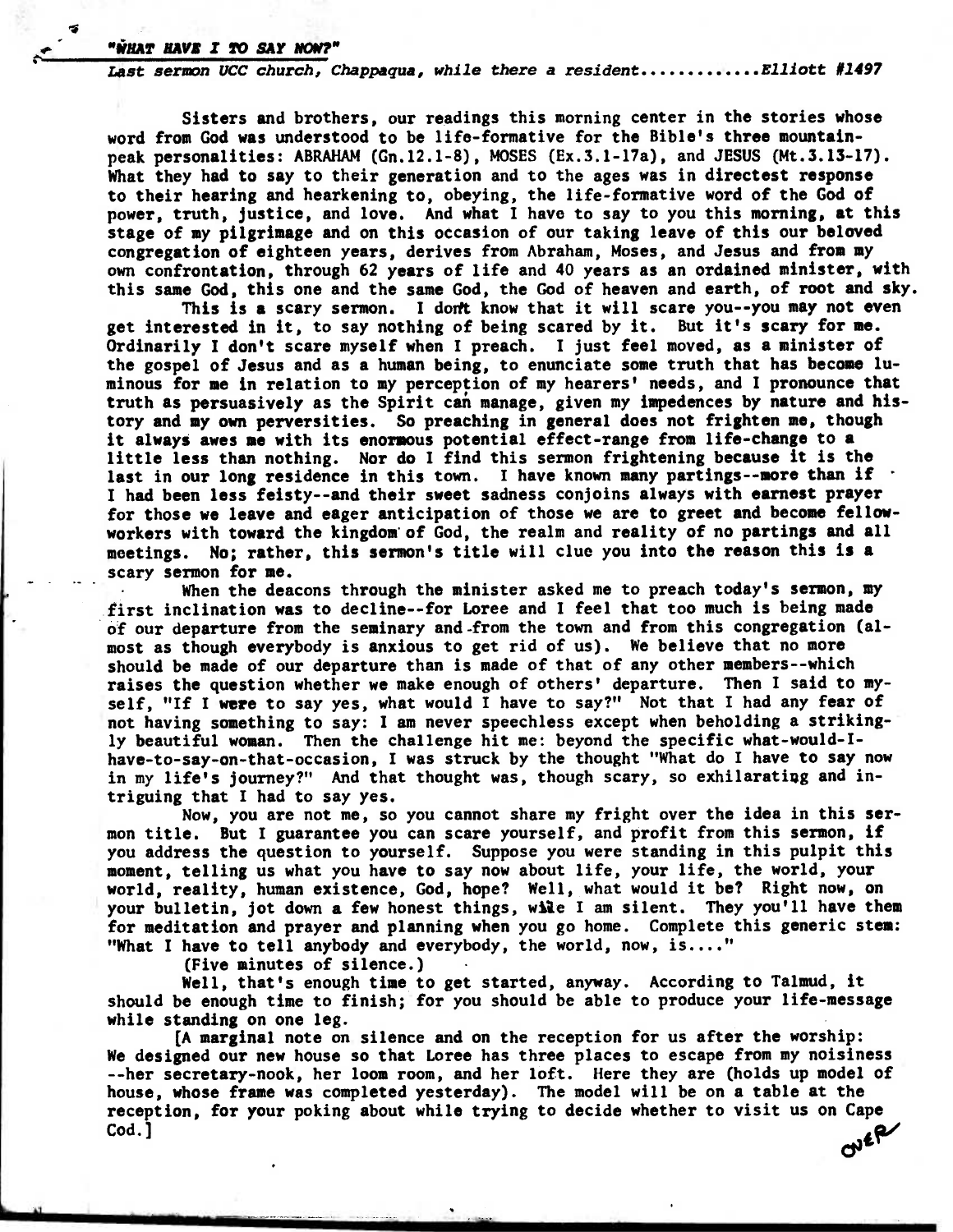**Well, here is what I have to say now:** 

**--2--** 

**First, I am daily overwhelmed, at this stage of my life, with the mystery of goodness. For example, in designing and contracting and building our dream**  house, every human being we have met has been in some way or ways a victor over the **downward suction of evil in the heart and in the world. I believe in the devil, but how can I believe in the devil when the world is so radiantly full of decent and even good human beings with a sense of honor beyond ego and of caring beyond self-advantage? I see that I must now work harder than ever to retain my belief in the devil. The good in human beings, especially in those who disagree with me and are therefore wrong, increasingly catches my attention and impresses me ind urges me to praise God, whose goodness shines through the whole creation (as poet Gerard Manly Hopkins has it, "The world is aflame with the glory of God"). And underneath my aging beard I smile at the force which a half century ago the reverse argument had against my faith in God: how can you believe in God when there is so much evil in the world? Brothers and sisters, if I am remembered for any bromide, it will be this: What gets your attention gets you, and what holds your attention is your god. What I am now testifying to is that what is increasingly getting my attention is the presence of the kingdom of God, the rule of God, the goodness of God, in the common life. I am not Polyanna about this --as thqugh MUrphy's Law in reverse, if anything can go right it will. But, in the familiar phrasing of Dietrich Bonhoeffer, I see the bright powers winning more battles than the dark powers. And I remember the words of our Lord Jesus: "Look! I see Satan fallen from heaven!" And the balancing words, "The world lies in the Wicked One, the Prince of the Power of the Air." For I am no less aware than I ever was of the monstrous injustices and apparently meaningless anguish within human societies and from us to so much of the rest of the thin biosphere of our small planet.** 

**The second thing I have to say now is both a life inference and, from the**  first thing, a case inference. It is this: I am responsible not for THE world but **for MY world. Poet Edna St.Vincent Millay grasps this in her couplet, "The world moves on from side to side / No wider than the heart is wide"--and, I may add, no deeper. THE world presses upon us, but God calls us to be the lords and ladies of our attending--a power we alone among creatten's sentient beings, possess, for all the others are ruled by the iron law of stimulus/response. THE world tries to stimulate the organism whose name is Willis Elliott, and I do not feel ungentle toward those whose livelihood depends on getting my attention. Though sometimes I feel that the media forms one vast sewer pumping shit all over me, I waste no energy be- ' ing irritated by this; rather would I be irritated with myself if I permitted myself to be irritated by external stimuli. Often I have comforted apologetic mothers whose children cried during my sermon by saying, "Did your child cry?" The extent of my noticing is to raise my voice enough to be heard over disturbances. As a young preacher, I often preached in rural churches whose first pew was reserved for nursing mothers; and if I wasn't distracted by a beautiful naked breast--and I wasn't--how could I ever be distracted by a squalling brat? It is so also when I an in conversation, especially in the counseling situation: I say to myself, "Something is struggling to be born, and God has me here now as midwife; how can I help this birth?" Nothing about the person distracts me from this maieutic purpose. While I was preparing this sermon last night, a doctoral student of mine phoned me from Ohio, and I said with mock irritation, "What do you mean interrupting my sermon-preparation Saturday night?" Lightedfooted, he replied, "Oh, forgive me, I thought you prepare your sermons Sunday morning." Now in this matter I am making no claim to saintliness, the enrapturing beatific vision, prayer without ceasing, the practice of the Presence--all of which I believe in and am not very good at. Rather, some of us, and I am one of them, are naturally spaced out. Natural-born meditaters, we have the gift of attention, the power of abstracting ourselves with slight effort from the surround, the external stimuli, "the situation," "what's happening." At the Chappaqua surprise party for Loree and me, a psychiatrist in his speech said "Willis is so interior a person, so far from the sensation type, that he should drive a car only in dire emergencies." Some of us, me included, have to struggle to know what the hell's going on out there; and**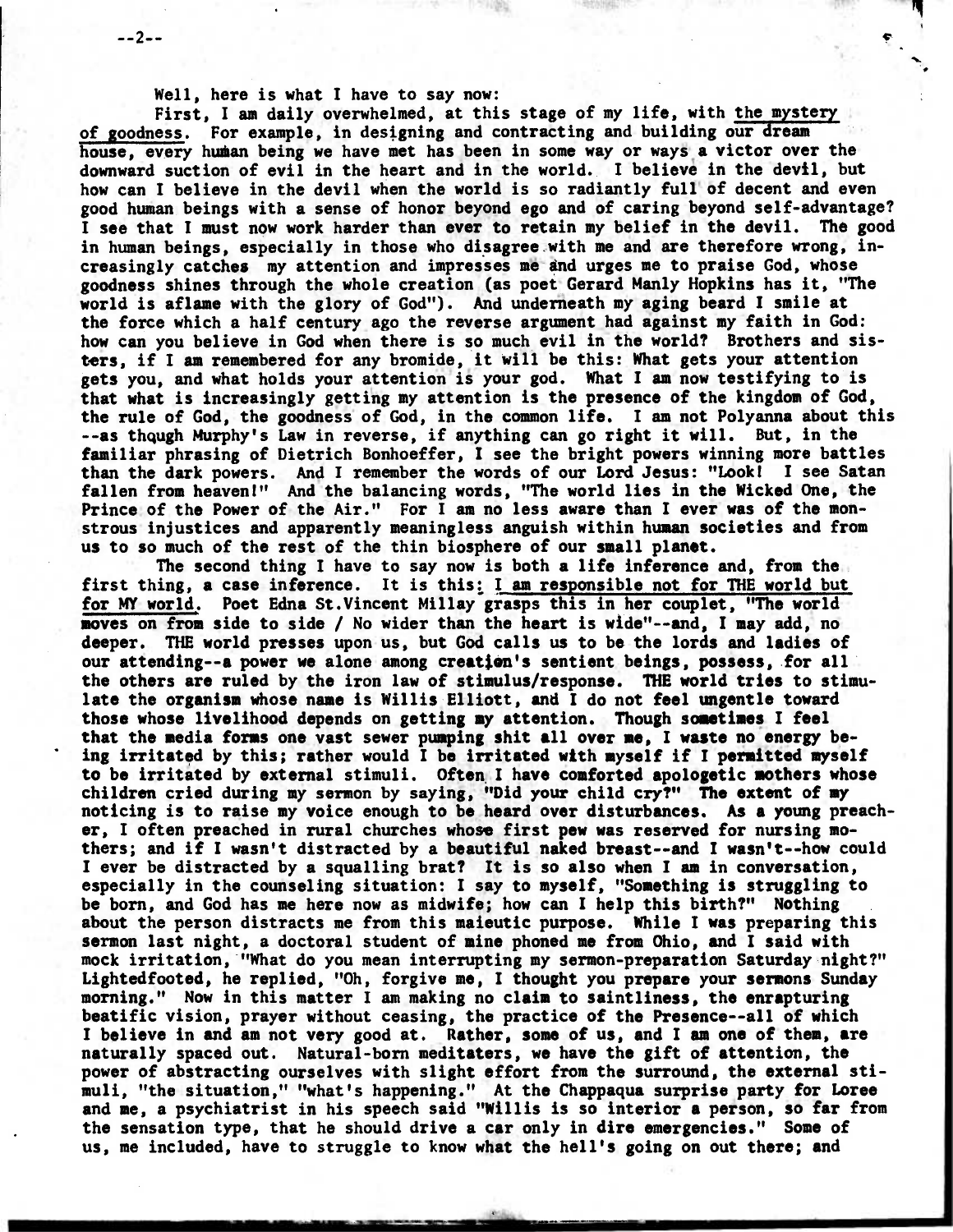**some are almost entirely unconscious of what's going on in here, in what the Bible calls "the heart." It's one of God's little games to throw these contrasting types together to see what happens (though I would think it irreverent to say "just for the hell of it")--in marriage, in the parent/child relationship, in church and community and at work and play. Which reminds me of a famous saying of Loree my wife: "When communication happens, it's a miracle."** 

 $-3-$ 

**The third thing I have to say now is a development from the second thing: Since I am responsible not for the world but for my world, how do I decide what IS my world, which is coterminous with my responsibility? Philosophically, I heighten my awareness of the tension between my powers and my limits. Andrew Wyeth's famous painting, "Christina's World," shows a Maine neighbor of his out in her field as far fror the house as she can manage to drag herself by her arms, her legs being useless. The real woman, whom the painter admired, was at the limit of her life-radius; and we who meditate on the picture share his admiration for a soul bigger than its body --especially we whose work involves so many whose bodies are bigger than their souls.**  My world, here and now, is God's assignment to me--for myself and others, for the world--given, at my life-stage, particular powers and particular limits. To know **who and where I am within these powers and limits is life-wisdom, the knowledge-base of the art of living.** 

**A few days ago there came to me a college professor,sent by her secular psychocounselor of the past three years. Thus she began: "My psychiatrist, who is moving to another area and so has cut me off, suggested that I go to you for one session- for my problem, according to her, is spiritual, and you are a spiritual counselor. But it seems silly to me, because I'm an atheist and I live in the real world." Said I, "If the world you are living in is real, why go for counseling at all? My world, defined by the Bible's way of seeing and living in the world, is unreal to you, and you even claim it's unreal in the absolute sense, 'myths' in the negative sense. I**  can further your exploration if you yield your dogma about the real." So great was **her hunger that she was willing, which moved us onto how....not in the abstract sense how does she decide what is real (she's been all through the cults and philosophies), but how does she now decide what is real-for-her, her "world," her responsibility?** 

**Well, I'll tell you how I decide. My witness here is quite concrete. I decide what is my world/responsibility as I live day by day struggling to be a human being in God's creation under illumination of Scripture, the Bible, which became my guidebook just a half century ago, when I was twelve years old in a secular culture in a worldly home. My age-twelve diary records the day, my twelfth birthday, when I began to read the Gospels a half hour a day, for spiritual formation by Jesus. In this subsequent half-century I have read and taught all the world's scriptures from over the centuries and around the globe, and for me the Gospels are still "it." Not that they are the world's greatest literature: they are not. The greatest books ever written are, in my opinion, Isaiah and Genesis, in that order. But the Gospels are "it" for me because they came into existence, and continue extant, to celebrate Jesus, the , One who above and beyond all others centers my heart on God and my hope in God, and therefore centers my life, my story, and even history itself. The Gospels are "it" for me because Jesus is "it" for me. Christian formation--as Paul puts it, "to let Christ be formed in you"--is Gospels formation; it is meditating on and praying through the works and words of our Lord as the evangelists, the Gospels writers-redactors, understand the Spirit's meaning in the existence and death and resurrection of Jesus. Indeed, to be a Christian means to pay more attention to Jesus than to anyone else past or present. [Now that I'm on the Bible as my book of inner formation and of guidance on life's way, I should mention that in the Chappaqua Library this month, just on the left as you enter the main doors, you can see some fruits of my biblical interest through the years: a display of biblical artifacts--originals of all the coins mentioned in the Bible, a 47-centuries old statue of Pharoah Osiris, ancient symbol of oppressor/deliverer, and some lamps of the biblical period, together with some biblicalarcheology books in the Chappaqua Library.]** 

**How do I decide what is my world? Three biblical characters, especially these** 

**07**  $e^{\varphi}$